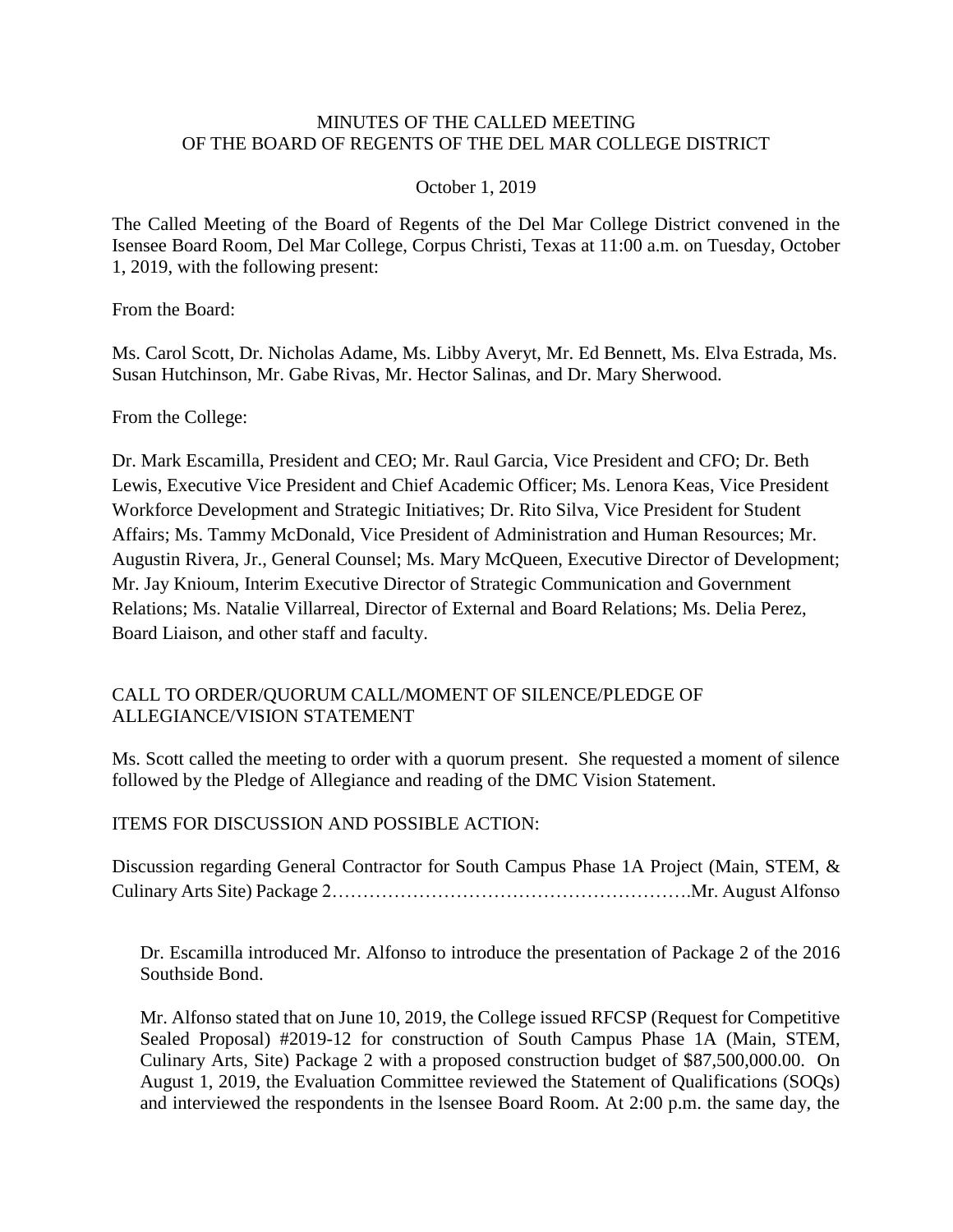Competitive Sealed Proposals (CSP) were opened and read in public. The Evaluation Committee's selection ranking that offers the "best value" for the College is as follows:

- 1. Fulton \* Coastcon
- 2. Spawglass
- 3. SUNDT

The Evaluation Committee members included Dr. Beth Lewis, Lenora Keas, Dr. Leonard Rivera, Dr. Jonda Halcomb, Robert Duffie, Regent Susan Hutchinson, Regent Libby Averyt, Regent Carol Scott, and August Alfonso.

 The design of South Campus Phase 1A Project was done by Gensler Architects and Turner Ramirez Architects. Construction Management consulting was provided by AG/CM.

 At each of the negotiation meetings in attendance were Gensler Architects and their subcontractors, Turner Ramirez Architects, AG/CM, Fulton \* Coastcon staff, and DMC administrators and staff.

The Administration is seeking approval on two items:

- 1. Board approval to award a contract to Fulton\*Coastcon for a negotiated price of \$106,742,500; and
- 2. Board designations of unexpended plant funds in the amount of \$9,850,000 for the acquisition of furniture, fixtures and equipment (FF&E) for the South Campus Package 2 project.

 Architects, Phillip Ramirez of Turner Ramirez Architects, Nathan Swinney and Brett Flint of In support of the action items, Mr. Alfonso introduced Paul Wilhems and Alan Coyler of Gensler AG/CM, and Belinda Williams of Project Cost Resources.

Mr. Wilhelms provided a detailed presentation of the Project Budget to the Board.

The presentation included information on the following:

Project status

- Bid Package 1 Central Plant and Utilities is permitted and under construction
- Building pads are in-place and prepared for construction of Bid Package 2 building foundations
- Foundations on Central Plant starting in October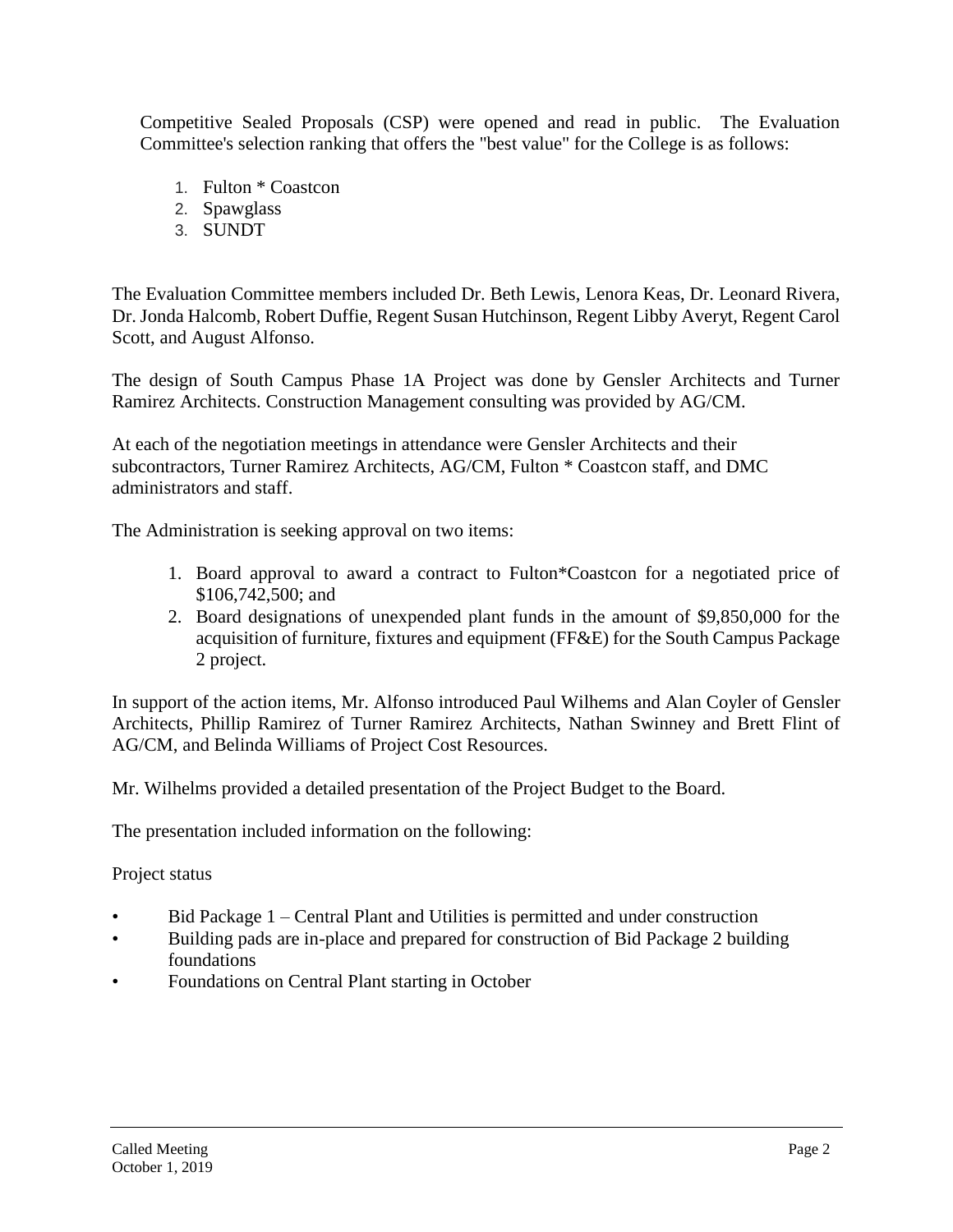## Package 2 – Budget Reconciliation

 Mr. Wilhelms further stated that on August 1, 2019, bids came in on Package 2 and they were 30% over the estimated construction cost. Mr. Wilhelms stated that there were a number of factors that combined and had an affect that added up to additional costs.

Some of the factors included:

- Schedule compression to finish construction in 24 months increased overhead and overtime by sub-contractors;
- Additional contingency allowance of \$3,500,000 held in contract;
- • Steel Tariffs and Supplier cost instability at time of bidding, anxiety to hold costs over a longer construction period;
- Subcontractor Commitments greater than expected (had to bring in out of town subcontractor support, and larger subcontractors);
- Extra Specialty finishes and millwork included in the project;
- Additional masonry and metal cladding detailing; and
- Confidence in past estimates that were on target.

Mr. Wilhelms stated that the project is still within the original 2016 Bond amount.

Fulton \* Coastcon and they did so. There were 250 items that were evaluated by the College, Fulton, staff and administration. During negotiations, it was determined that their negotiated bid price was \$[106,742.00.](https://106,742.00) Mr. Wilhelms noted that one of the costs moved out of the Bond was the Mr. Wilhelms reported that the Board previously approved them to proceed with negotiations with furniture and equipment funding.

 Mr. Wilhelms also discussed the changes regarding designs. The priority was to keep the programmatic spaces intact. There was no square footage eliminated in the culinary building or the STEM building. There were two buildings changed, the Main building and the Library on the fourth floor overlook and the glass bridge.

 The remainder was developed from review of 250 items, including project procedures, site work of the project. After a thorough discussion and process, they arrived at the \$106,000,000. items, MEP elements, custom millwork, specialty finish items that would not impact the quality \$5,100,000 was from project schedule and contingency overlap.

If the adjusted negotiated Bid Package 2 is approved by the Board, the schedule will proceed as follows: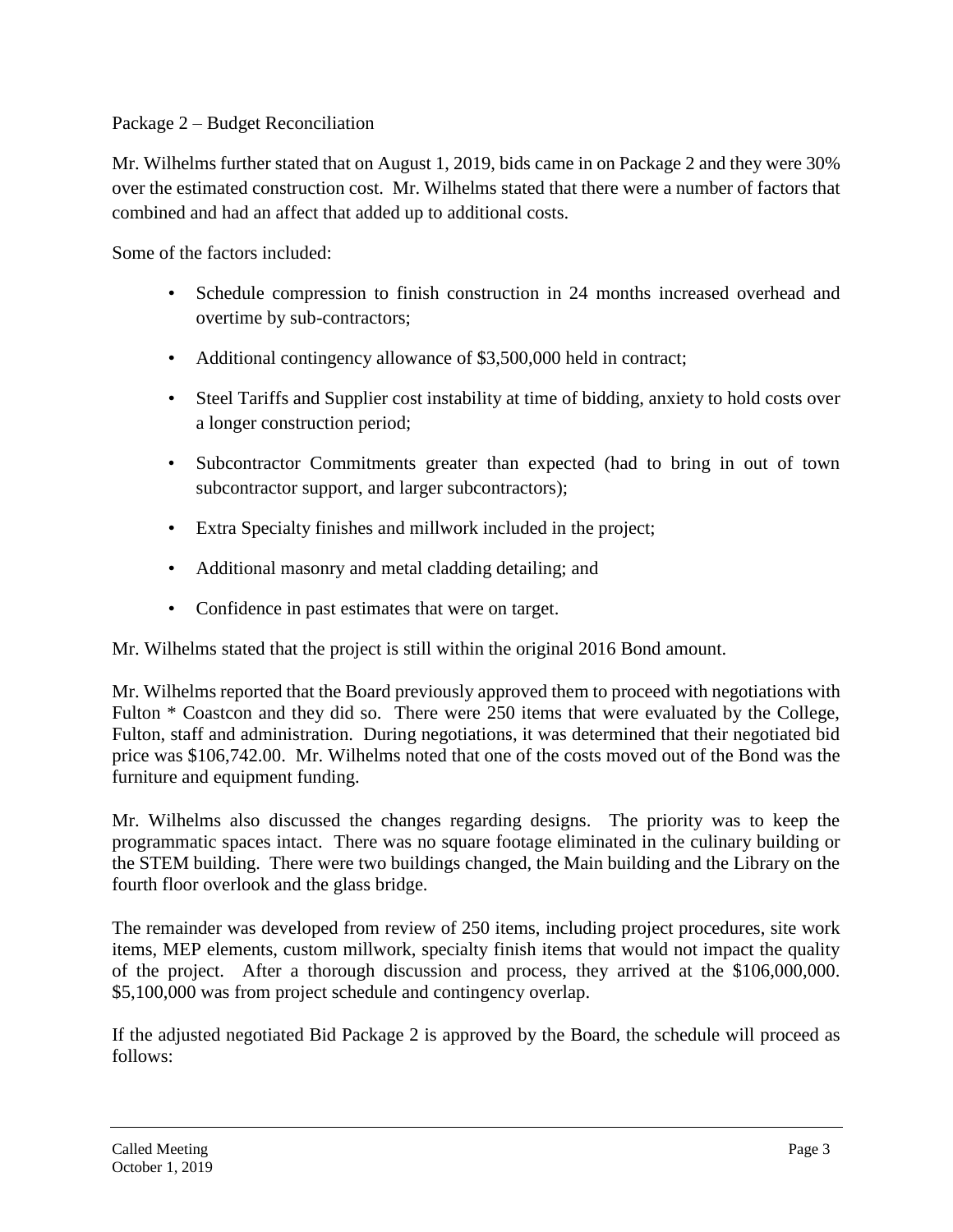- • The Design Team recommends acceptance of the adjusted, negotiated Bid Package 2 in the amount of \$106,742,500;
- • October 1, 2019, BOR accepts the negotiated bid cost and scope from Fulton\*Coastcon Construction and proceeds to contract;
- • Weeks of October 7 14, Gensler to revise base documents and issue to consultants and file building permits for STEM and Culinary Buildings;
- From October 14 November 18, Design team revision of documents;
- From November 19 to December 10, Fulton re-confirm pricing of changes;
- December 11 change order for final contract amount;
- Substantial Completion of Central Plant, Parking Lot and STEM building for Spring Semester II-April 1, 2022 (29 months); and
- Completion of all buildings and site, July 15, 2022 (32 months).

 was negotiated that the Central Plant Parking lot and STEM Building would be available for the Spring Semester with six weeks for move in so classes can start March of 2022. The remainder of the buildings on the site will then be completed on July 15<sup>th</sup> in time for the Fall Mr. Wilhelms stated that one of the items discussed was the compression of the schedule, it Semester in 2022.

Dr. Escamilla, Mr. Alfonso, and the design team responded to questions from the Board of Regents.

# PUBLIC COMMENTS ON THIS AGENDA ITEM:

 Jack Gordy; Karen Lindsay; Shaun Flannigan; John Wilson; and Susie Luna Saldaña made public comments related to the South Campus Phase 1A Project (Main, STEM, & Culinary Arts Site) Package 2.

- 1. Dr. Adame made a motion to award a contract to Fulton \* Coastcon Ms. Averyt seconded the motion. There was no further discussion from the Board. A voice vote was taken and motion was carried, 8-1 amongst General Contractor with a guaranteed maximum price of \$106,742,500. the Regents present with Regents Adame, Averyt, Estrada, Hutchinson, Rivas, Salinas, Scott, and Sherwood in favor of the motion and Regent Bennett against.
- 2. Ms. Estrada made a motion to designate \$9,850,000 for the acquisition Sherwood seconded the motion. Regents Rivas and Bennett asked follow-up questions regarding this motion and Dr. Escamilla and Raul Garcia responded to his questions. A voice vote was taken and the of furniture, fixtures, and equipment from unexpended Plant Funds. Dr. motion carried 8-1 amongst the Regents present with Regents Adame,